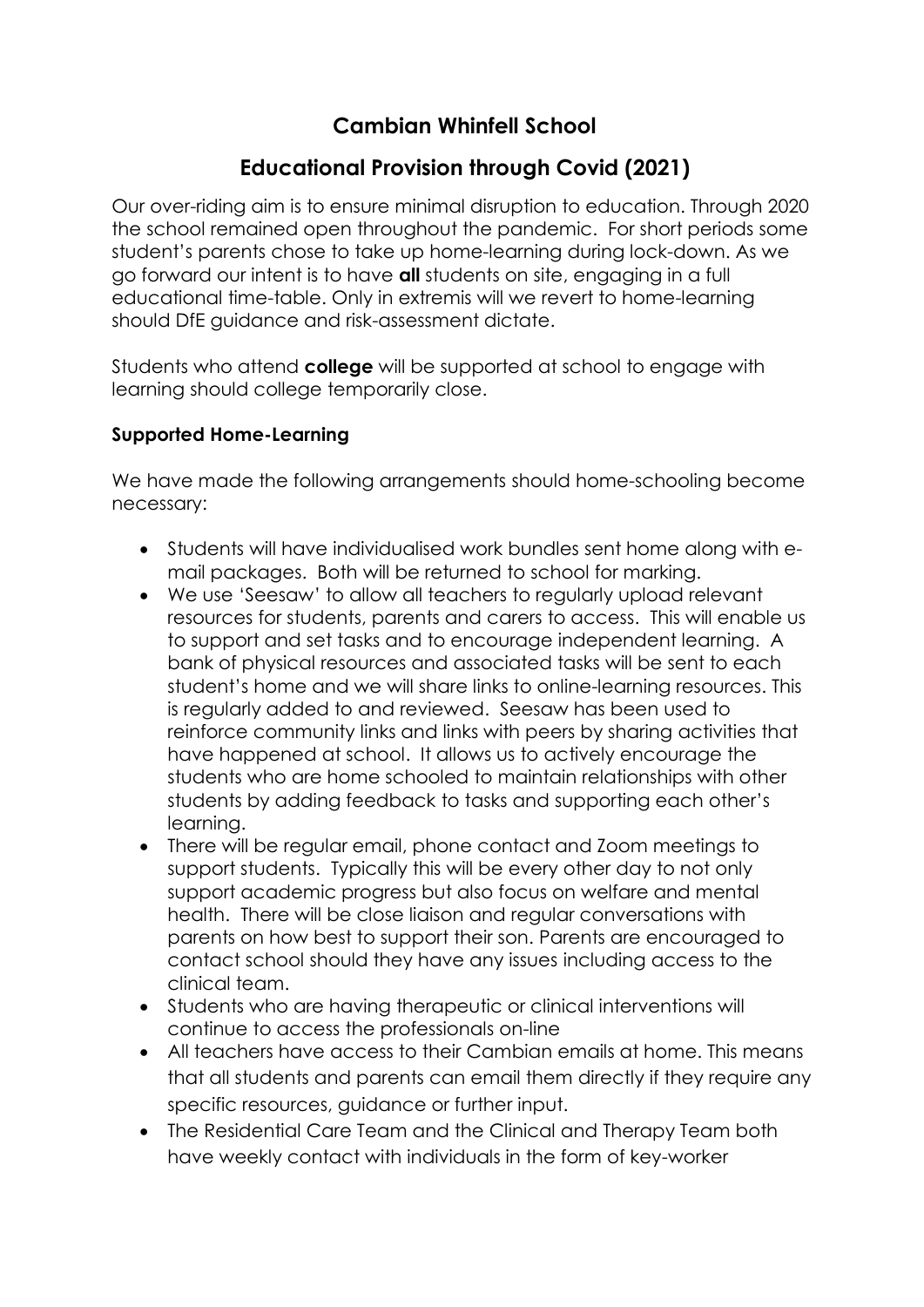meetings and support from the Clinical Co-ordinator. Parents are encouraged to contact school should they have any issues.

- We recognise that home-learning is difficult for many parents and that some households may struggle to have adequate access to e-learning resources. We have laptops allocated that can be lent to families should the need arise and have worked with LAs to allow looked-after children to obtain their own laptops.
- College students, both at home and on site, have been and will continue to be supported by their college tutors on a regular basis with contact almost daily through various platforms such as Facebook, the college VLE, Teams and Zoom.

### **On site learning**

- In the event of increased restrictions, the timetable may be adjusted to reflect any changes in staffing or occupancy. It will also reflect the potential pressure on mental health that lock-down brings and the associated restricted opportunities. A 'lock-down' timetable has been created that is aimed at providing education in a more relaxed situation manner. Previously, staff have worked hard to run creative and imaginative, fun educational activities in a nurturing environment. There are positives in all situations and we will again use the opportunity to build and strengthen relationships, communication and interaction skills whilst nurturing mental health and well-being.
- Each student has an education file which is resourced with individualised paper-based curriculum learning and activities which can be accessed at any time through the waking curriculum.
- Students will have access to Seesaw and the activities, resources and links set on there by the teachers as well as being able to share activities keeping in contact with peers who may be learning from home.

All students have been encouraged to take ownership of their own learning and expand their knowledge. Students have responded well to this and some of the activities have included learning Japanese, British Sian Language, how to play the guitar and thermodynamics as well as improving skills such as coding and the different programming languages including Python, Java and C++.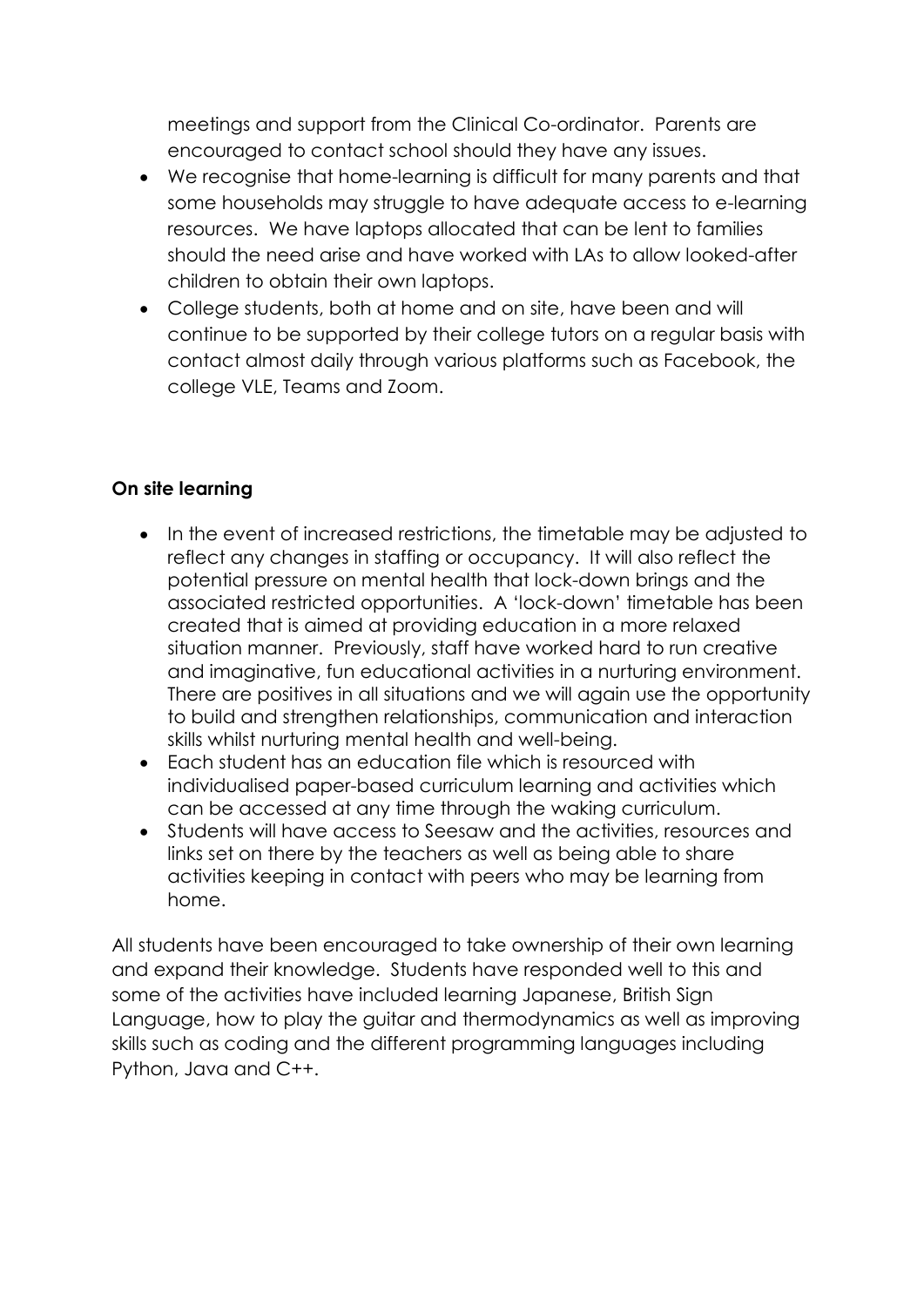### **Recovery Curriculum**

In September 2020 we implemented a recovery curriculum to allow the opportunity for rebalance and for the students to re-orientate and reconnect with their own learning pathway. We will repeat this should the need arise again.

The recovery timetable included all subject teachers restarting a full timetable in a phased manner. Initially, structured morning sessions were followed by a more relaxed open curriculum in the afternoon. One day a week the students picked their own timetable by selecting lessons and staff in which they feel they would like extra time and were engaged in identifying areas they would like to study.

To illustrate how it may work in 2021 the last recovery curriculum included these activities:

- Cleaning down and repainting the garden sheds including painting a mural on the sides representing different shaped foliage to brighten the outside space up
- Making dreamcatchers for bedrooms
- Learning how to make and decorate simple clay pots and sculptures of their choice
- Creating Andy Warhol -style self-portraits using a stencilling technique
- Painting expressive paintings of meadows in the garden, using rollers, balloons and paintbrushes
- Making scraperboard drawings
- Completing entries for the Caretech Art and Crafts competition on the theme of "Our Future World"
- Painting designs on rocks to add to the Kendal rocks snake trail
- Cooking and baking including tray bakes, cakes, bread, past, stir fries, pizzas, cloud eggs
- Making Moon sand, Lava lamps and Cloud dough
- Mystery box game
- Writing Newsletters and keeping up with current affairs
- Researching large scale food production
- Completing a project on 'Lord of the Flies'/being stranded on a desert island
- Creative writing practice
- Poetry writing using the garden as inspiration
- GCSE English Language practice questions
- Treasure hunt in and around the building
- Egg decorating
- Watching and discussing 'Race Across the World' and 'Life' (David Attenborough) on BBC iplayer
- Making friendship bracelets
- Drawing/colouring with new felt pens
- Spirograph/Mother's Day card making